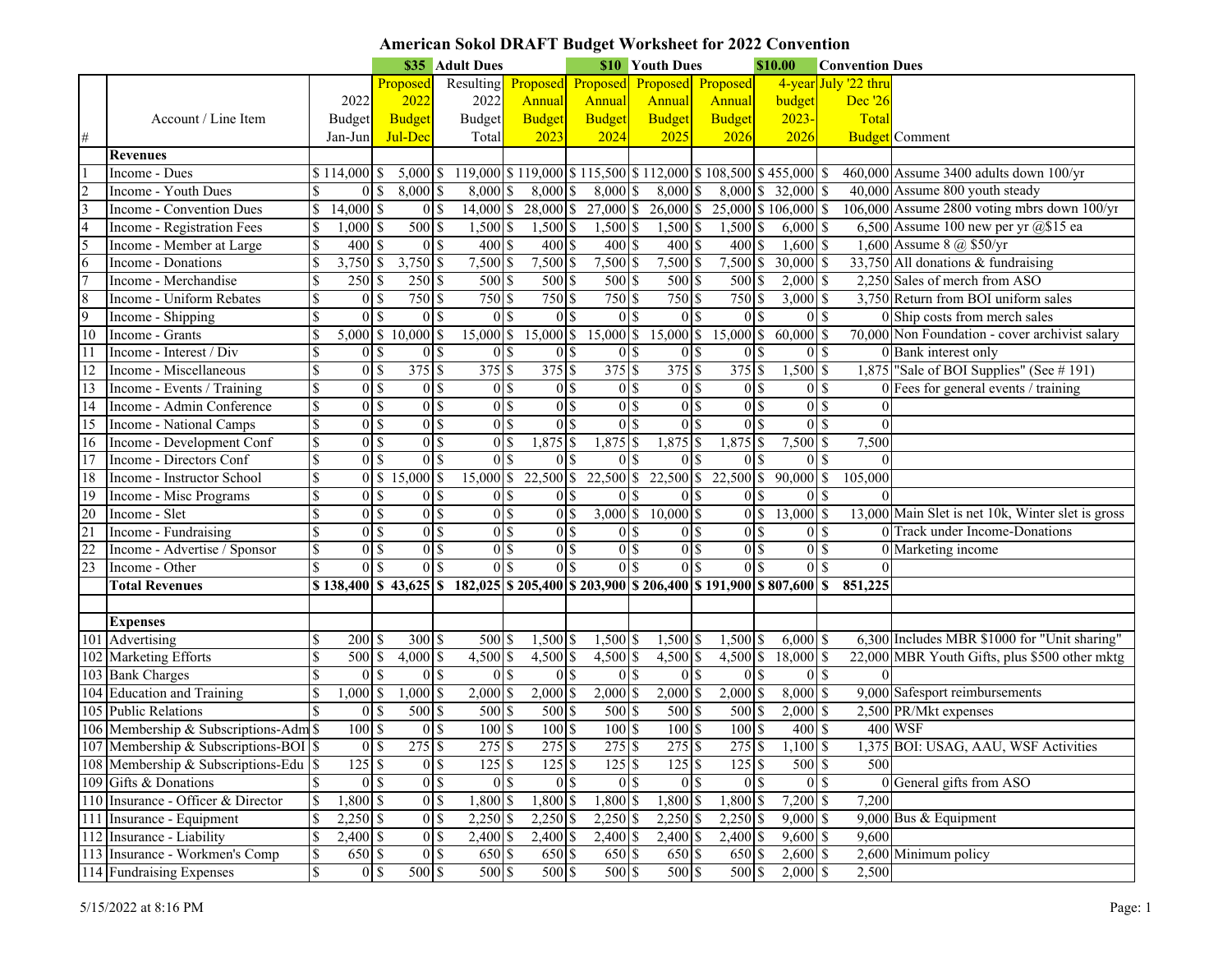## **American Sokol DRAFT Budget Worksheet for 2022 Convention**

|                  |                                   |                          |                                          | Proposed                                  | Resulting                   |                |                | Proposed Proposed Proposed Proposed |                  |                |                       |                      |                | 4-year July '22 thru |                                                      |
|------------------|-----------------------------------|--------------------------|------------------------------------------|-------------------------------------------|-----------------------------|----------------|----------------|-------------------------------------|------------------|----------------|-----------------------|----------------------|----------------|----------------------|------------------------------------------------------|
|                  |                                   |                          | 2022                                     | 2022                                      | 2022                        |                | Annual         | Annual                              | Annual           |                | Annual                | budget               |                | Dec '26              |                                                      |
|                  | Account / Line Item               |                          | <b>Budget</b>                            | <b>Budget</b>                             | <b>Budget</b>               |                | <b>Budget</b>  | <b>Budget</b>                       | <b>Budget</b>    |                | <b>Budget</b>         | $2023 -$             |                | Total                |                                                      |
| $\#$             |                                   |                          | Jan-Jun                                  | Jul-Dec                                   | Total                       |                | 2023           | 2024                                | 2025             |                | 2026                  | 2026                 |                |                      | <b>Budget</b> Comment                                |
|                  | 115 Prof Svc - Accounting         |                          | $0 \simeq$                               | $8,500$ \$                                | $8,500$ \$                  |                | $2,000$ \$     | $2,000$ \$                          | $2,000$ \$       |                | 8,500 \$              | 14,500 \$            |                |                      | 23,000 Annual taxes \$2k, \$6.5k audit once/4 yrs    |
|                  | 116 Prof Svc - Legal              | $\mathcal{S}$            | 0 <sup>1</sup>                           | 500 \$                                    | 500 \$                      |                | 500 \$         | 500 \$                              | 500 \$           |                | 500 \$                | $2,000$ \$           |                | 2,500                |                                                      |
|                  | 117 Licenses & Fees               | $\mathcal{S}$            | 150S                                     | 0 <sup>5</sup>                            | 150S                        |                | 150S           | 150S                                |                  | 150S           | 150S                  | 600 \$               |                |                      | 600 Business License                                 |
|                  | 118 Miscellaneous - ADM           |                          | $125$ \$                                 | 125S                                      | 250S                        |                | 250S           | 250S                                | 250 \$           |                | 250S                  | $1,000$ \$           |                | 1,125                |                                                      |
|                  | 119 Miscellaneous - BOI           | \$                       | $125$ \$                                 | $125$ \$                                  | 250S                        |                | 250S           | 250 \$                              | 250 \$           |                | $250$ \$              | $1,000$ \$           |                | 1,125                |                                                      |
| $\overline{120}$ | Miscellaneous - Education         |                          | 125S                                     | $125$ \$                                  | 250 \$                      |                | 250S           | 250S                                | 250S             |                | 250S                  | $1,000$ \$           |                |                      | 1,125 Printing $&$ supplies                          |
| 121              | Miscellaneous - PR                | <sup>\$</sup>            |                                          | $125$ \$                                  | 250S                        |                | 250S           | 250S                                | 250S             |                | 250S                  | $1,000$ \$           |                | 1,125                |                                                      |
|                  | 122 Office Supplies               | $\mathbb{S}$             | $100\$ \$                                | 400                                       | 500S<br>$\mathcal{S}$       |                | 500S           | $1,000$ \$                          | $1,000$ \$       |                | $,000$ \$             | $3,500$ \$           |                | 3,900                |                                                      |
|                  | 123 Office Services - Bookkeeper  | $\mathcal{S}$            | 0 <sup>1</sup>                           | $\theta$                                  | $\overline{\mathcal{S}}$    | 0 <sup>1</sup> | 0 <sup>1</sup> | 0 <sup>1</sup>                      |                  | 0 <sup>1</sup> | 0 <sup>1</sup>        |                      | $01$ s         |                      | 0 Assume office manager has the skills               |
|                  | 124 Equipment Rental / Lease      | \$                       | $\overline{725}$                         | 725<br>$\mathbf{s}$                       | <sup>\$</sup><br>$1,450$ \$ |                | $1,372$ \$     | 0 <sup>1</sup>                      |                  | 0 <sup>5</sup> | 0 <sup>1</sup>        | $1,372$ \$           |                |                      | 2,097 Don't renew copier lease after 2023            |
|                  |                                   |                          |                                          |                                           |                             |                |                |                                     |                  |                |                       |                      |                |                      | Includes mailing, bulk rate permits,                 |
|                  | 125 Postage and Deliveries        |                          | $1,250$ \$                               | $1,250$ \$                                | 2,500 \$                    |                | 2,500 \$       | $2,500$ \$                          | 2,500 \$         |                |                       | 2,500 \$ 10,000 \$   |                |                      | 11,250 fundraising, and publication                  |
|                  | 126 Repairs & Maintenance         | $\mathcal{S}$            | $125$ \$                                 | $125$ \$                                  | 250 \$                      |                | 250 \$         | 250 \$                              | 250 \$           |                | 250 \$                | $1,000$ \$           |                | 1,125                |                                                      |
|                  | 127 Printing Expense - General    | $\mathbb{S}$             | 0 <sup>1</sup>                           | 0 <sup>5</sup>                            |                             | 0 <sup>3</sup> | 0 <sup>1</sup> | $\overline{0}$ \$                   |                  | 0 <sup>1</sup> | 0 <sup>1</sup>        |                      | 0 <sup>1</sup> |                      |                                                      |
|                  | 128 BOI Salaries                  | $\mathcal{S}$            | 0 <sup>1</sup>                           | $1,500$ \$                                | $1,500$ \$                  |                | $3,000$ \$     | $3,000$ \$                          | $9,300$ \$       |                | $3,000$ \$            | $18,300$ \$          |                |                      | 19,800 BOI request. Separate person needed?          |
|                  | 129 Office Salaries               | $\overline{\mathcal{S}}$ | 0 <sup>5</sup>                           | $12,500$ \$                               | $12,500$ \$                 |                | 25,000 \$      | 25,000 \$                           | 25,000 \$        |                |                       | 25,000 \$ 100,000 \$ |                |                      | 112,500 Start Jul '22, includes bookkeeping          |
|                  | 130 Directors - Physical          | <sup>\$</sup>            | 0 <sup>1</sup>                           | 0 <sup>5</sup>                            |                             | 0 <sup>3</sup> | 0 <sup>1</sup> | 0 <sup>1</sup>                      |                  | 0 <sup>1</sup> | 0 <sup>1</sup>        |                      | 0 <sup>1</sup> |                      | 0 Ending stipends                                    |
|                  | 131 Archivist - Library           |                          | 0 <sup>1</sup>                           | $5,000$ \$                                | $5,000$ \$                  |                | 15,000 \$      | $15,000$ \$                         | 15,000 \$        |                | $15,000$ \$           | $60,000$ \$          |                |                      | 65,000 Paid by Grants                                |
| 132              | Newsletter Editor-ASO             |                          | 0 <sup>1</sup>                           | $1,000$ \$                                | $1,000$ \$                  |                | $2,000$ \$     | $2,000$ \$                          | $2,000$ \$       |                | $2,000$ \$            | 8,000 \$             |                |                      | 9,000 Continue with or without stipends?             |
|                  | 133 Newsletter Editor - Directors | $\mathbf S$              | 0 <sup>1</sup>                           | 150S                                      | 150 \$                      |                | 300 \$         | 300 \$                              | 300 \$           |                | 300 \$                | $1,200$ \$           |                |                      | 1,350 Continue with or without stipends?             |
|                  | 134 Printing Exp - ASO Newsletter | <sup>\$</sup>            | $4,000$ \$                               | 4,000                                     | $\mathbf{s}$<br>8,000 \$    |                | 8,000 \$       | 8,000 \$                            | 8,000 \$         |                | 8,000 \$              | 32,000               |                |                      | $36,000$ \$2k each - 4 issues/yr                     |
|                  | 135 Printing Exp - Dir Newsletter | $\mathbf S$              | 0 I S                                    | 0 <sup>5</sup>                            |                             | 0 <sup>3</sup> | 0 <sup>1</sup> | 0 <sup>1</sup>                      |                  | 0 <sup>1</sup> | 0 <sup>1</sup>        |                      | 0 <sup>1</sup> |                      | 0 email only, no printing                            |
|                  | 136 Computer IT Services          |                          | $432 \overline{\smash{\big }\mathsf{S}}$ | 480S                                      | 912S                        |                | 960S           | 960S                                | $960$ \$         |                | 960S                  | 3,840                | <b>S</b>       |                      | 4,320 \$80/mo email                                  |
|                  | 137 Software & Subscription - ADM |                          | 150S                                     | 0 <sup>3</sup>                            | 150 \$                      |                | 150 \$         | 150 \$                              | 150 \$           |                | 150S                  | 600 \$               |                |                      | 600 Zoom                                             |
|                  | 138 Software & Subscription - EDU |                          | $525$ \$                                 | 0 <sup>5</sup>                            | 525S                        |                | 525S           | 525S                                | 525S             |                | $525$ \$              | $2,100$ \$           |                |                      | 2,100 PastPerfect, Lightroom                         |
|                  | 139 Software & Subscription - MBR |                          | $4,000$ \$                               | 0 <sup>5</sup>                            | $4,000$ \$                  |                | $4,000$ \$     | $4,000$ \$                          | $4,000$ \$       |                | $4,000$ \$            | $16,000$ \$          |                |                      | 16,000 Membership database                           |
|                  | 140 Computer Hardware             |                          | 0 <sup>1</sup>                           | $500$ \$                                  | 500S                        |                | $1,250$ \$     | $1,250$ \$                          | $1,250$ \$       |                | $1,250$ \$            | $5,000$ \$           |                |                      | 5,500 Repl equip & buy copier + $\frac{250}{yr}$ BOI |
|                  | 141 Computer - Web design / Maint |                          | $185$ \$                                 | $185\overline{\smash{)}\,5}$              | 370 \$                      |                | 370S           | 370S                                | 370 \$           |                | 370S                  | 1,480 \$             |                |                      | 1,665 $$120/yr$ web hosting + web design help        |
|                  | 142 Internet & Telephone          |                          | $,250$ \ \$                              | $1,250$ \$                                | $2,500$ \$                  |                | $2,500$ \$     | $2,500$ \$                          | $2,500$ \$       |                | $2,500$ \$            | $10,000$ \$          |                | 11,250               |                                                      |
|                  | 143 Travel & Per Diem - ADM       |                          | $500$ \$                                 | $500$ \$                                  | $1,000$ \$                  |                | $2,000$ \$     | $2,000$ \$                          | $2,000$ \$       |                | $2,000$ \$            | $8,000$ \$           |                | 8,500                |                                                      |
|                  | 144 Travel & Per Diem - BOI       | \$                       | $500$ \$                                 | $500$ \$                                  | $1,000$ \$                  |                | $2,000$ \$     | $2,000$ \$                          | $2,000$ \$       |                | $2,000$ \$            | $8,000$ \$           |                | 8,500                |                                                      |
|                  | 145 Travel & Per Diem - EDU       |                          | $300 \text{ s}$                          | 300S                                      | 600 \$                      |                | $1,200$ \$     | $1,200$ \$                          | $1,200$ \$       |                | $1,200$ \$            | 4,800 \$             |                | 5,100                |                                                      |
|                  | 146 Rent - Building               | <sup>\$</sup>            | 7,950 \$                                 | $7,950$ \$                                | 15,900 \$                   |                | 18,000 \$      | 18,000 \$                           | $18,000$ \$      |                | 18,000 \$             | 72,000 \$            |                | 79,950               |                                                      |
| 147              | Natural Gas                       |                          | $,000$ \$                                | $1,000$ \$                                | 2,000                       |                | $2,000$ \$     | $2,000$ \$                          | $2,000$ \$       |                | 2,000                 | $8,000$ \$           |                | 9,000                |                                                      |
|                  | 148 Water & Sewer                 | $\mathcal{R}$            | 450 S                                    | $450\overline{\smash{\big }\,\mathsf{S}}$ | 900S                        |                | 900 \$         | 900 \$                              | $900$ $\text{S}$ |                | 900 \$                | $3,600$ \$           |                | 4.050                |                                                      |
|                  | 149 Electric Service              | $\mathbb{S}$             | 750 \$                                   | 750 \$                                    | $1,500$ \$                  |                | $1,500$ \$     | 1,500 \$                            | $1,500$ \$       |                | $1,500$ \$            | $6,000$ \$           |                | 6,750                |                                                      |
|                  | 150 Snow Removal                  | <sup>\$</sup>            | 150S                                     | 150S                                      | 300S                        |                | 300S           | 300S                                | 300S             |                | 300S                  | $1,200$ \$           |                | 1,350                |                                                      |
|                  | 151 Waste Removal                 | $\$$                     | 350 \$                                   | 350S                                      | 700 \$                      |                | 700 \$         | 700 \$                              | 700 \$           |                | 700 \$                | 2,800 \$             |                | 3,150                |                                                      |
|                  | 152 Pest Control                  | \$                       | 188 \$                                   | 188 \$                                    | $375$ \$                    |                |                | $375$ $$$                           | 375 \$           |                | $375$ $\overline{\$}$ | 1,500 \$             |                | 1,688                |                                                      |
|                  | 153 Interest Expense              |                          |                                          |                                           | $\mathbb{S}$                | 0 <sup>3</sup> | $0\sqrt{3}$    | 0 <sup>3</sup>                      |                  | 0 <sup>3</sup> | 0 <sup>5</sup>        |                      | $0\sqrt{3}$    | $\overline{0}$       |                                                      |
|                  | 154 Penalties & Fines             | $\$$                     | 0 <sup>5</sup>                           | 0S                                        |                             | 0 <sup>3</sup> | 0 <sup>5</sup> | $\overline{0}$ \$                   |                  | $0$ \$         | 0 <sup>1</sup>        |                      | $0$ \$         | $\overline{0}$       |                                                      |
|                  | 155 Credit Card Process Expense   | $\mathbb{S}$             | $125$ \$                                 | $125\overline{\smash{)}\,5}$              | 250S                        |                | 250 \$         | 250 \$                              | 250 \$           |                | 250 \$                | $1,000$ \$           |                | 1,125                |                                                      |